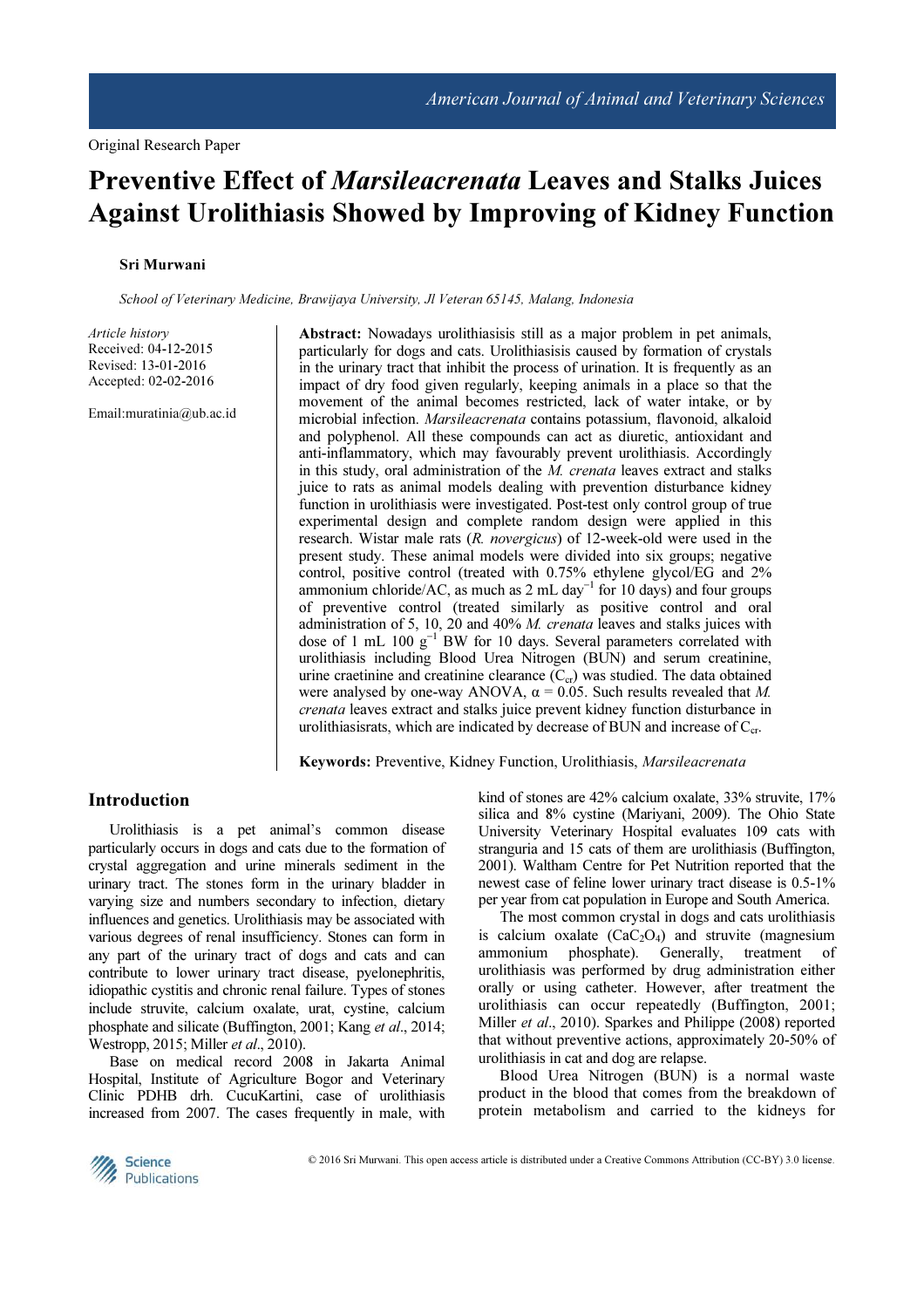excretion. It is normally removed from the blood by the kidneys, provides a rough measurement of the glomerular filtration rate, the rate at which blood is filtered in the kidneys. Nearly all kidney diseases cause inadequate excretion of urea, elevating BUN levels in the blood. Increased BUN levels suggest impaired kidney function (Miller et al., 2010; NKF, 2015).

Creatinine is a waste product in your blood, end product breakdown of creatine, an important component of muscle. The production of creatinine depends on muscle mass, which varies very little. Exclusively the kidneys excrete creatinine and its level in the blood is proportional to the glomerular filtration rate. The serum creatinine level (serum is the clear liquid that remains after whole blood has clotted) provides a more sensitive test of kidney function than BUN because kidney impairment is almost the only cause of elevated creatinine. It can also be measured with a urine test (Miller et al., 2010; NKF, 2015).

Little or no tubular re absorption of creatinine occurs. If the filtration in the kidney is deficient, creatinine blood levels rise. Therefore, creatinine levels in blood and urine may be used to calculate the creatinine clearance ( $CrCl/C_{cr}$ ), which correlates with the Glomerular Filtration Rate (GFR). Bloodcreatinine levels may also be used alone to calculate the estimated GFR (eGFR). The GFR is clinically important because it is a measurement of renal function. If the GFR falls, can be predicted it is a kidney disease (Miller et al., 2010; Lerma, 2015).

Nowadays, there is has been growing a research on prospecting of natural products as new drugs. Some traditional herbs, such as kumis kucing (Orthosiphonaristatus), blue grapes fruit (Vitisvinifera L.) and tempuyung leaves (Sonchusarvensis), contain valuable substances, playing important roles as preventive agent against infection or disease. Water semanggi (M. crenata), one of wild plant, contains active chemical substances such as potassium ion  $(K^+)$ , flavonoid, alkaloid and polyphenol. Its potassium ion and flavonoid possess diuretics functional, as antioxidant and anti-inflammation, whereas its alkaloid and polyphenol has antioxidant activity (Afriastini, 2003). Moreover, M. creanata is believed contains active chemical substances able to destroy crystals or to prevent urolithiasis.

Therefore, in this experiment, the effects of M. crenata leaves and stalks juice toward prevention of kidney tissue damage in Wistar male rats urolithiasis by mean of oral administration were investigated. As positive control, the animal models were induced by mixture of 0.75% EG and 2% AC. Jagannath et al. (2012) reported that administration of these chemical combinations for ten days could induce formation of calcium oxalate crystals in the urinary tract. Various concentrations of M. crenataextract were administrated orally to the urolithiasis rats. Some parameters, such as BUN,  $C_{cr}$  and kidney tissue damage, were then observed conceiving the ability of water semanggi (M. crenata) to prevent decreasing of kidney function in urolithiasis Wistar male rats (R. norvegicus).

| Table 1. Groups of animal treatment |                                              |  |  |
|-------------------------------------|----------------------------------------------|--|--|
| Group                               | Treatment                                    |  |  |
| Negative control                    | Normal condition and normal diet             |  |  |
| Positive control                    | Normal diet + $0.75\%$ EG + $2\%$ AC         |  |  |
| Treatment 1                         | Normal diet + $5\%$ juice <i>M. crenata</i>  |  |  |
|                                     | $+0.75\%$ EG $+2\%$ AC                       |  |  |
| Treatment 2                         | Normal diet + $10\%$ juice <i>M. crenata</i> |  |  |
|                                     | $+0.75\%$ EG $+2\%$ AC                       |  |  |
| Treatment 3                         | Normal diet + 20% juice M. crenata           |  |  |
|                                     | $+0.75\%$ EG $+2\%$ AC                       |  |  |
| Treatment 4                         | Normal diet + 40% juice $M$ . crenata        |  |  |
|                                     | $+0.75\%$ EG $+2\%$ AC                       |  |  |

## Methods

#### Animal Model and Treatment

Inclusion criteria of the samples are health Wistarmale rats with the body weight of 175-200 grams and 12 weeks old, whereas exclusion criteria is the animal model dead in the progress of investigation. Wistarmale rats as the animal models were obtained from the Animal Experimental Development Unit of GadjahMada University and had certificated by The Ethical Committee Medical Research of Medical Faculty. Brawijaya University (No. 421/EC/KEPK/07/2013). Number of samples wasp (n-1)  $\geq$  15. The animals were divided into negative control, positive control and treatment groups as shown in Table 1. The animals were placed in metabolic cage and were adapted for 7 days before treatment.

### Procedures

#### Inducing Urolithiasis

Combination of 0.75% Ethylene Glycol (EG) and 2% Ammonium Chloride (AC) as much as 2 mL day<sup>−</sup><sup>1</sup> was used to induce urolithiasis. This substance was given for 10subsequent days (modified Anggraini, 2013).

#### Administration of Juice Leaves and Stalks M. crenata

The herb was obtained from UPT MatrikaMedikaBatu, East Java, Indonesia. The juice was prepared using a commercially available fruit juicer and its concentration was considered as 100%. Thereafter, the resulted juice was diluted with water to provide dose of 5, 10, 20 and  $40\%$  (v/v). Each dose of juice was treated orally using stomach sonde to the animal models 1 mL 100 g<sup>−</sup><sup>1</sup> BW for 10 days (Purwono, 2009).

# Measurement of BUN, Serum Creatinine and Urine Creatinine

All measurement of BUN, serum creatinine, and urinecratinine were conducted at Installation of Central Laboratory, Dr. Saiful Anwar Hospital, Malang and East Java, Indonesia using Beckman Coulter AU Analyser (OSR6178).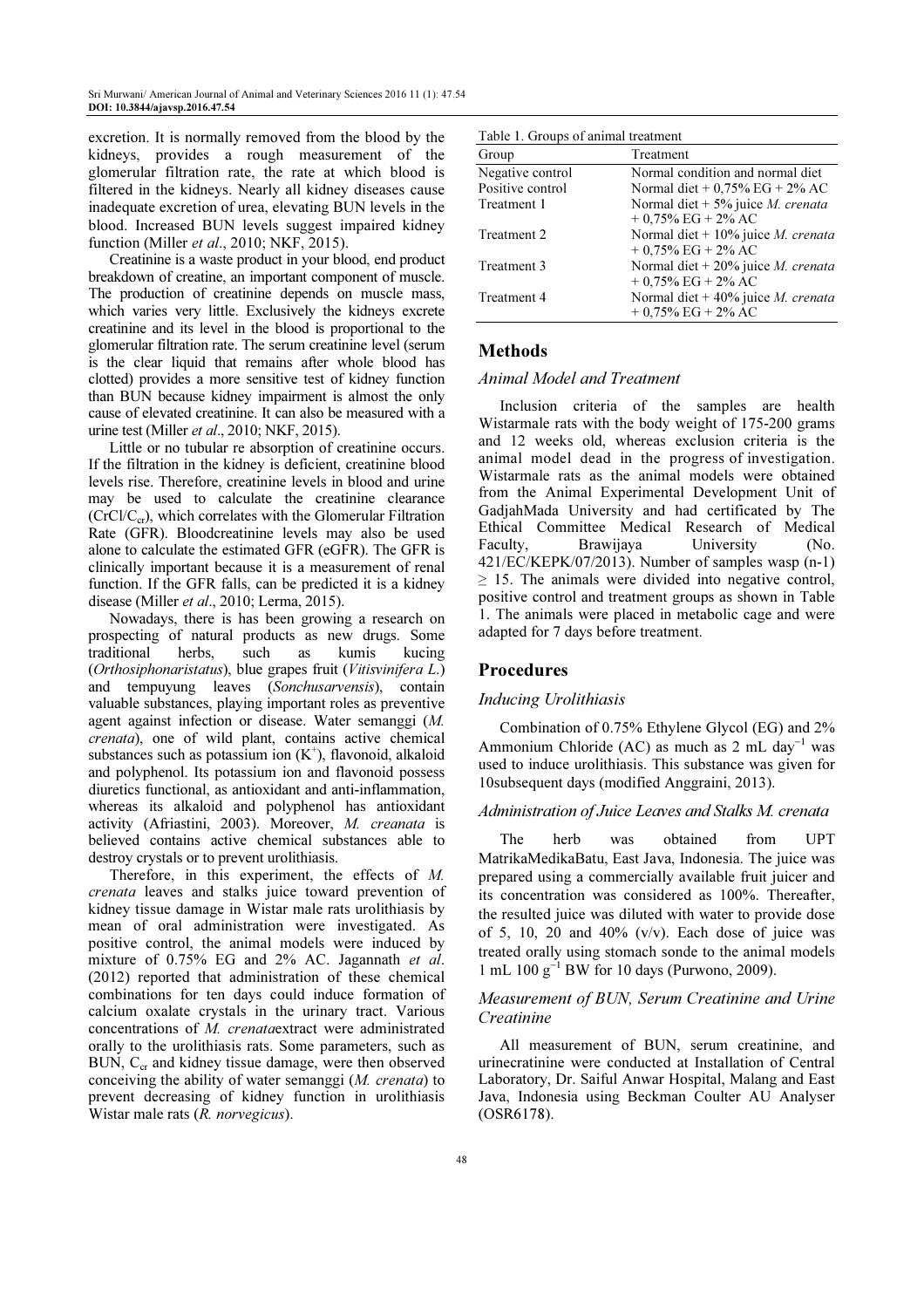#### Calculation of Creatinine Clearance  $(C_{cr})$

Creatinine clearance was calculated according to the following equation:

Urine creatinine concentration  $(mg / dL)$  $Ccr(\mu l / \min) = \frac{\times 24 \, \text{hurne volume } (\mu l)}{G}$ Serum creatinine  $\times$  24 $\times$  60 min  $=\frac{x}{x}$ 

#### Data Analysis

The data was analysed statistically using one-way ANOVA, with  $\alpha$  = 0.05.

## Results

### Blood Urea Nitrogen (BUN)

Blood Urea Nitrogen increased significantly in urolithiasis rats (induced by combination of 0.75% EG and 2% AC). BUN of treated animals insignificantly decreased in dose 5 and 10%, but significantly with in dose 20 and 40% of M. crenata as shown in Table 2.

#### Serum Creatinine and Urine Creatinine

Serum creatinine in urolithiasis group increased significantly to negative control and reduced after administration 20 and 40% juice of leaves and stalks M. crenata accompanied by increasing of urine creatinine (Table 3).

### Creatinine Clearance  $(C_{cr})$

Urolithiasis induced by combination 0.75% EG and 2% AC caused decreasing of Ccr. The Ccr increased afterjuice of leaves and stalks of  $M$ . crenata was given (Table 4).

#### Histopathology

Combination of 0.75% EG and 2% AC induced urolithiasis. Tissue damages in the glomeruli, Bowman capsule, arteriole glomerular, proximal convoluted tubule, and distal convoluted tubule of the kidney were occurred. Its indicated by inflammation response and necrosis process (Fig. 1). This condition was significantly different with the negative control (normal rat) where tissue in the kidney was still in normal condition as shown in Fig. 2. From this work, it was found that treatment of rats with  $M$ . crenata 5% (Fig. 3) and 10% (Fig. 4) did not show significant improvement of tissue damages. However, at higher concentration of the juice results in lower tissue damages shown in Fig. 5 and 6 for treatment with 20 and 40% M. crenata, respectively.

Table 2. Result of Tukey analysis ( $\alpha$  = 0.05) of rats BUN level

| Group                | Mean $\pm$ SD BUN (mg/dL)     |
|----------------------|-------------------------------|
| Negative control     | $14.90 \pm 0.02^a$            |
| Positive control     | $19.65 \pm 0.08$ <sup>d</sup> |
| 5% of M. crenata     | $19.63 \pm 0.05$ <sup>d</sup> |
| 10% of M. crenata    | $19.63 \pm 0.04$ <sup>d</sup> |
| $20\%$ of M. crenata | $16.24 \pm 0.04$ <sup>c</sup> |
| 40% of M. crenata    | $15.00 \pm 0.02^b$            |

Table 3. Result of Tukey analysis ( $\alpha = 0.05$ ) of rats serum creatinine and urine creatinine levels

|                      | $Mean \pm SD$ Serum           | Mean $\pm$ SD Urine            |
|----------------------|-------------------------------|--------------------------------|
| Group                | Creatinine $(\mu g/mL)$       | Creatinine $(\mu \alpha / mL)$ |
| Negative control     | $0.42 \pm 0.02^a$             | $91.55 \pm 0.12^t$             |
| Positive control     | $0.66 \pm 0.01$ <sup>c</sup>  | $56.98 \pm 0.09^a$             |
| 5% of M. crenata     | $0.68 \pm 0.01$ <sup>bc</sup> | $67.34 \pm 0.09^b$             |
| $10\%$ of M. crenata | $0.64 \pm 0.01$ <sup>c</sup>  | $68.22 \pm 0.18$ <sup>c</sup>  |
| $20\%$ of M. crenata | $0.48 \pm 0.01^b$             | $80.56 \pm 0.07$ <sup>d</sup>  |
| $40\%$ of M. crenata | $0.47 \pm 0.01^b$             | $82.78 \pm 0.10^e$             |

| Table 4. Result of Tukey analysis ( $\alpha$ = 0.05) of creatinine clearance |
|------------------------------------------------------------------------------|
|------------------------------------------------------------------------------|

|                      | Mean $\pm$ SD 24 h            | $Mean \pm SD$                      |
|----------------------|-------------------------------|------------------------------------|
| Group                | Urine Volume $(\mu L)$        | $C_{C_r}(\mu L/min)$               |
| Negative control     | $6619 \pm 27.34$ <sup>d</sup> | $1003.073 \pm 36.659$ <sup>e</sup> |
| Positive control     | $5000\pm46.01^{\circ}$        | $314.885 \pm 36.088^a$             |
| 5% of M. crenata     | $6200 \pm 07.07$ <sup>c</sup> | $426.440\pm6.554^b$                |
| 10% of M. crenata    | $6200 \pm 14.14$ <sup>c</sup> | $459.011\pm6.911^b$                |
| $20\%$ of M. crenata | $6000\pm39.16^{b}$            | 698.907 $\pm$ 9.904°               |
| 40% of M. crenata    | $6900 \pm 70.71$ <sup>e</sup> | $844.196 \pm 18.081$ <sup>d</sup>  |



Fig. 1. Histopathology kidney of urolithiasis mice. It is showed tissue damage in: (a) glomeruli; (b) Bowman capsule; (c) inflammation cells; (d) necrosis; (e) arteriole glomerular; (f) proximal convoluted tubule; (g) distal convoluted tubule (A. 400 magnification; B. 1000 magnification of blue cycle)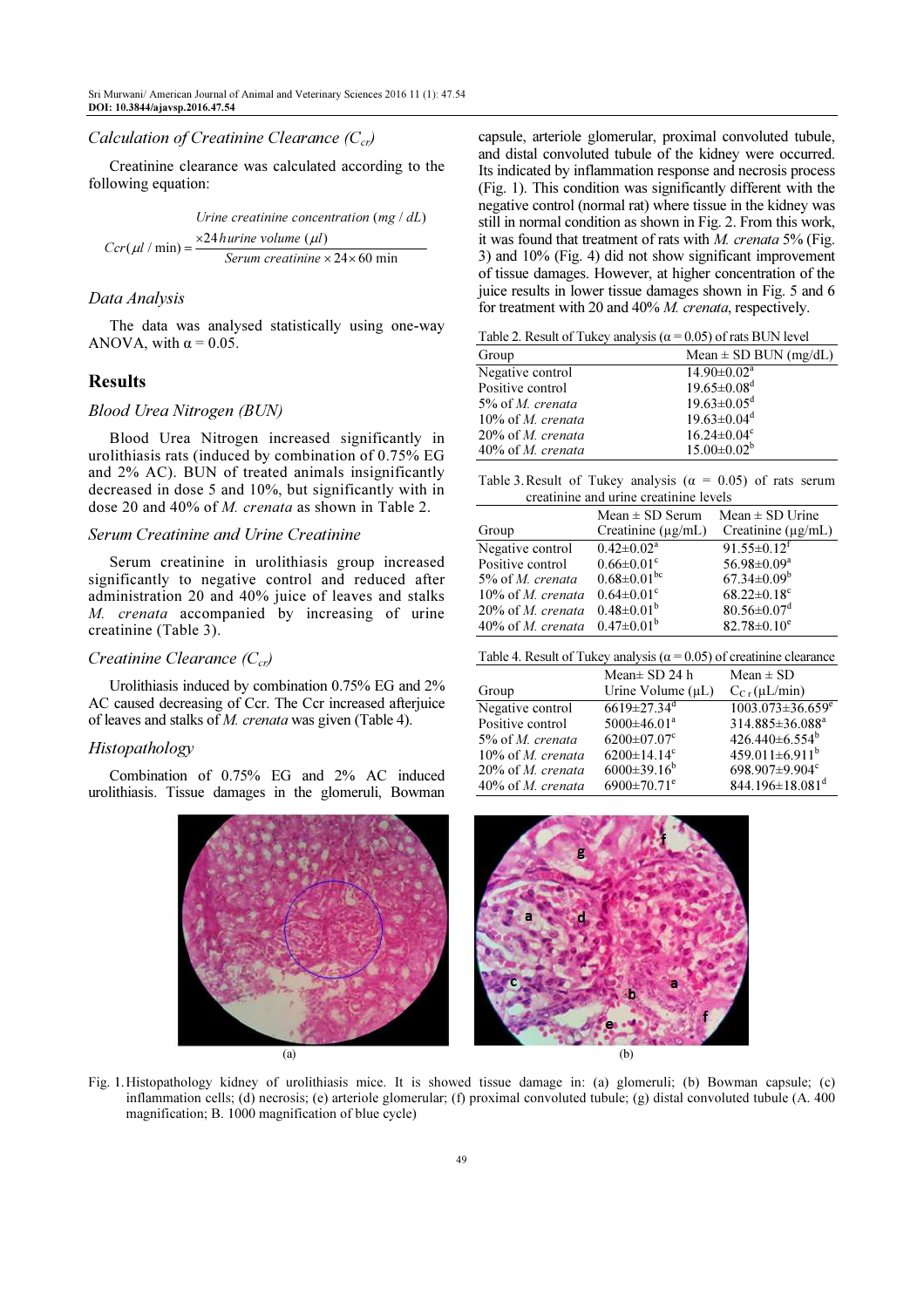Sri Murwani/ American Journal of Animal and Veterinary Sciences 2016 11 (1): 47.54 DOI: 10.3844/ajavsp.2016.47.54



Fig. 2. Normal kidney. Normal histology: (a) glomerulus; (b) Bowman capsule; (c) vena intratubules; (d) proximal convoluted tubule; (e) arteriole glomerular; (f) distal convoluted tubule (A. 400 magnification; B. 1000 magnification of blue cycle)



Fig. 3. Kidney histopathology of the treatment group 1 (5% juice M. crenatabefore becoming induced urolithiasis) It is showed tissue damages in: (a) glomeruli; (b) Bowman capsule; (c) inflammation cells; (d) necrosis; (e) arteriole glomerular; (f) proximal convoluted tubule; (g) distal convoluted tubule (A and B 1000 magnification)



Fig. 4. Kidney histopathology of the treatment group 2 (10% juice M. crenata before becoming induced urolithiasis). Still found any tissue damagesin the glomerulus, Bowman capsules, proximal and distal convoluted tubules were signed by: (a) cell and nucleus cell lysis; (b) necrosis; (c) inflammation cells. (A. 400 magnification, B. 1000 magnification of red cycle)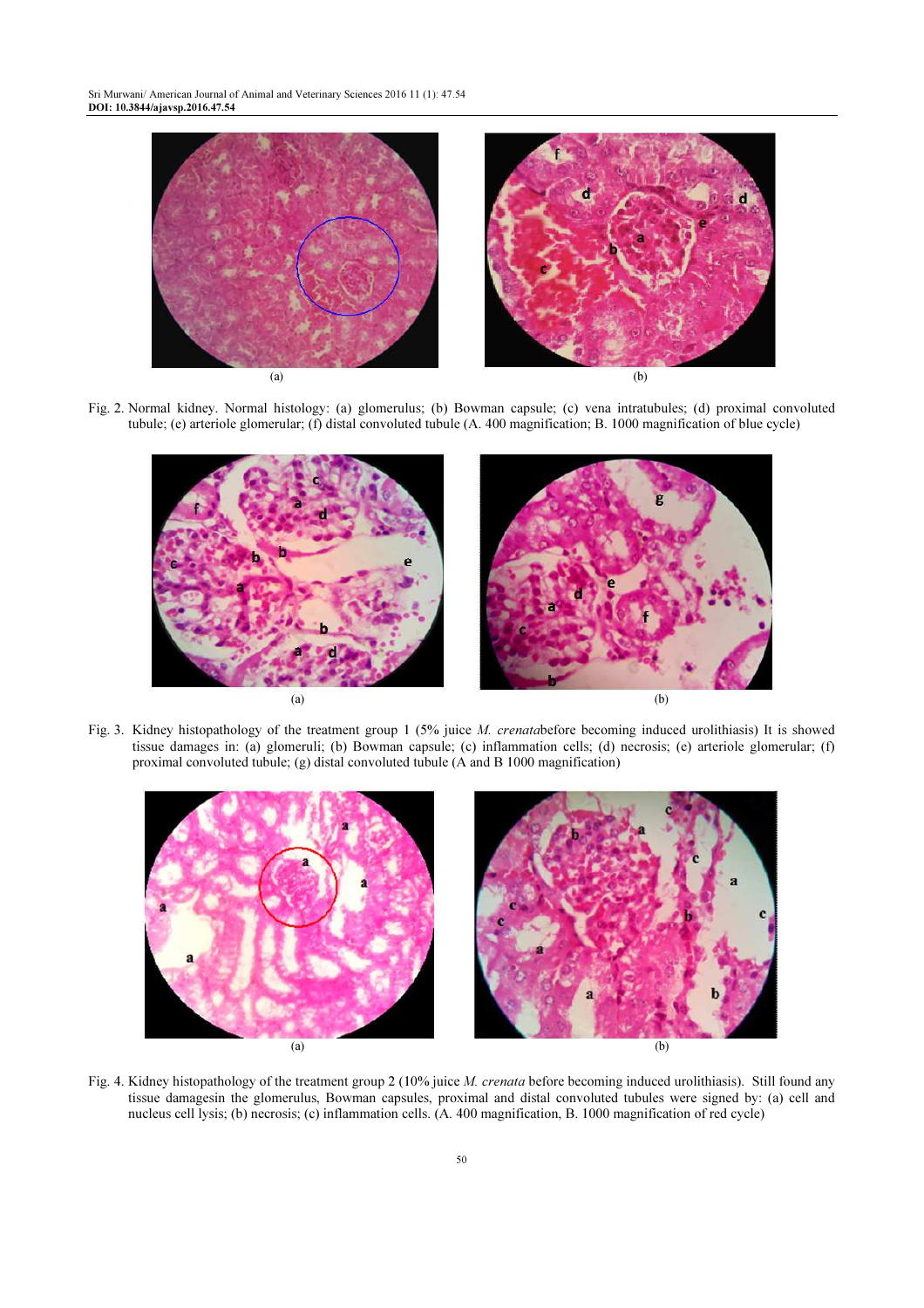Sri Murwani/ American Journal of Animal and Veterinary Sciences 2016 11 (1): 47.54 DOI: 10.3844/ajavsp.2016.47.54



Fig. 5. Kidney histopathology of the treatment group 3 (20 % juice M. crenatabefore becoming induced urolithiasis).A decline of kidney tissue damages, it was indicated by decreasing of: (a) cell and nucleus cell lysis; (b) necrosis; (c) inflammation cells in the glomerulus, Bowman capsules, proximal and distal convoluted tubules (A. 400 magnification, B. 1000 magnification of red cycle)



Fig. 6. Kidney histopathology of the treatment group 4 (40% juice M. crenata before becoming induced urolithiasis). The juicelowerskidney tissuedamage andnormaltissueapproaching. There are some normal histology of: (a) Bowman capsules, (b) glomerulus, (c) arteriole glomerular, (d) vena intratubules, (e) proximal convoluted tubules, (f) distal convoluted tubules, (g) junction of glomerulus capsule and proximal tubule, (h) koligens duct (A. 400 magnification, B. 1000 magnification of red cycle)

# Discussion

## Blood Urea Nitrogen (BUN)

Normal rat BUN both male and female is in range 15-16 mg dL (Baker et al., 1979). BUN is an indication of renal (kidney) health (Miller et al., 2010). This research, BUN increased significantly in urolithiasis rats induced by combination of 0.75% EG and 2% AC. Increasing the BUN levels suggest impaired kidney function. This may be due to acute or chronic disease, damage, or failure the kidney. Juice of leaves and stalks of M. crenata can destruct urine  $CaC<sub>2</sub>O<sub>4</sub>$  crystals, which is indicated by significantly decrease of urine sediment (Murwani et al., 2015). Tissue damages may caused by

toxic effect of EG and AC, inflammation process, free radicals and traumatic effect of urolithiasis.

The presence of potassium ion  $(K^+)$  and flavonoid in leaves and stalks of M. crenata may responsible for crystals destruction. Crystal fragments leave the body with urine as the following reaction (Yilmaz et al., 2011):

$$
2K^+ + CaC_2O_4 \rightarrow K_2C_2O_4 + Ca^{2+}
$$

 $K_2C_2O_4$  or potassium oxalate stone is water-soluble. K + ions inhibit interaction of Caions with carbonate, oxalate or uric acid, so that calcium exists in the form of soluble ions (Hidayati et al., 2009).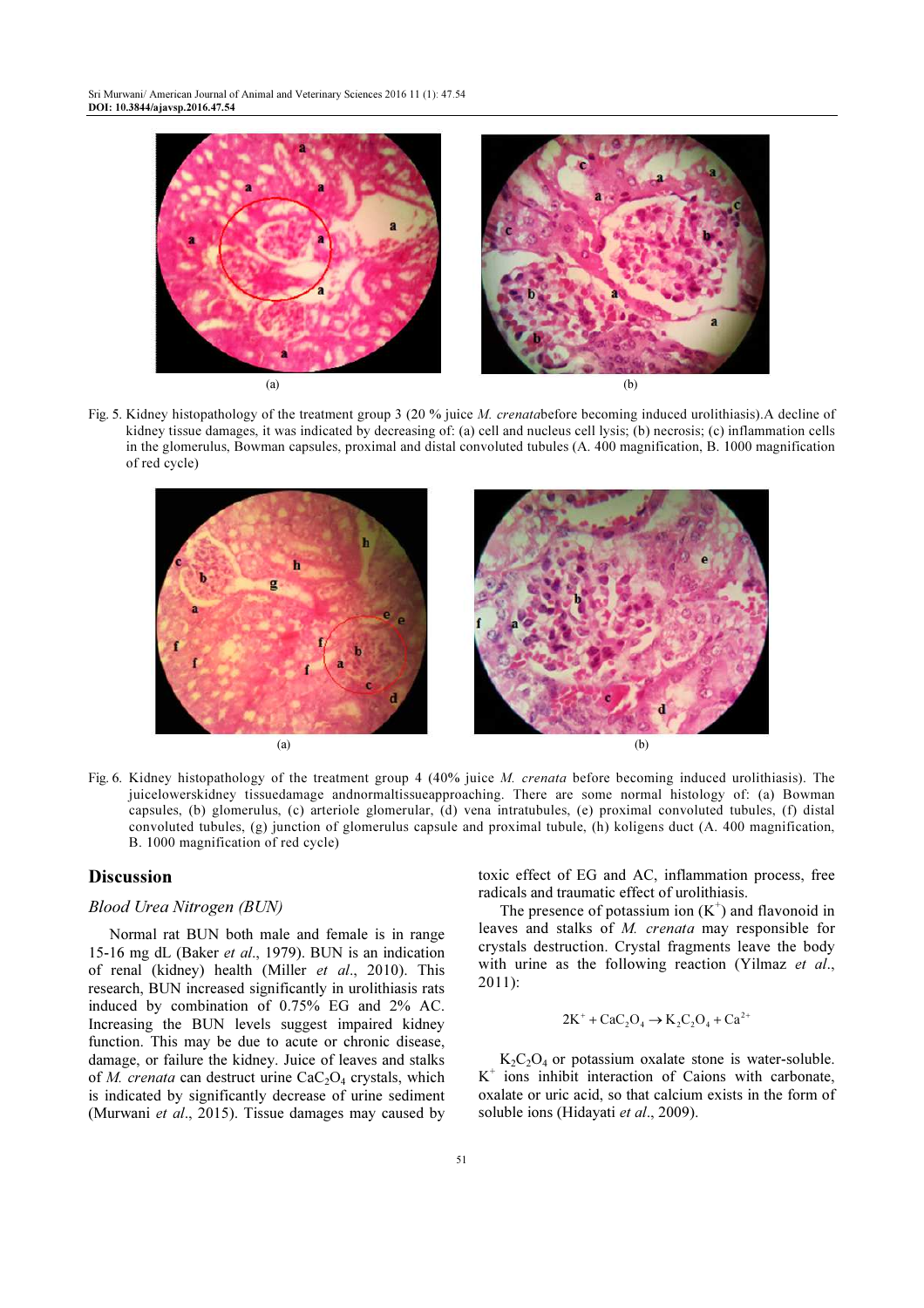$CaC<sub>2</sub>O<sub>4</sub>$  crystal may interact with –OH groups of flavonoid to form Ca-flavonoid complex. This complex is more water-soluble and easily emerges from the bodyduring urination. Furthermore, flavonoid also plays as diuretic substance (Suharjo and Cahyono, 2009).

 $K^+$  and  $Na^+$  ions maintain balance of kidney electrolytes. Factors influencing acid secretion are alteration of  $K^+$  ions  $concentration, CO<sub>2</sub> intracellular pressure, level of anhydrase$ carbonate and some hormones such as aldosterone, steroid adrenocortex, angiotensin II (Ganong, 2003).

### Serum Creatinine and Urine Creatinine

Combination of 0.75% EG and 2% AC induced urolithiasis and causing kidney tissue damage, such as inflammation, oedema, necrosis, hydropicdegeneration and lipid degeneration (Murwani et al., 2015). The poor function of kidney caused increasing of serum creatinine and decreasing urine creatinine. It is indicated strong kidney tissue damages (Miller et al., 2010; NKF, 2015). Probably, it is caused by alternation of reabsorption function of the kidney at proximal convoluted tubules, henle loop, distal convoluted tubules, or collectivus tubules.

Serum creatinine (a blood measurement) is an important indicator of renal health because it is an easily measured by product of muscle metabolism that is excreted unchanged by the kidneys. Creatinine is removed from the blood chiefly by the kidneys, primarily by glomerular filtration, but also by proximal tubular secretion. Little or no tubular reabsorption of creatinine occurs. If the filtration in the kidney is deficient, creatinine blood levels rise (Miller et al., 2010; NKF, 2015).

In health rat,the serum creatinine is  $0.50\pm0.07$  mg dL<sup>-1</sup> and urine creatinine is  $88.5 \pm 11.1$  mg dL<sup>-1</sup> (de Castro *et al.*, 2014). Serum and urine creatinine in this study reduced after administration 20 and 40% juice of leaves and stalks M. crenata.

Jagannath et al. (2012) reported that combination of 2% EC and 0.75% AC for 10 days induce raising urine calcium, oxalate and  $CaC<sub>2</sub>O<sub>4</sub>$  crystals. These crystals caused ureter obstruction lead to urolithiasis. It triggers inflammation responses signed by high inflammatory cytokines, TNF-α and IL-1β. Flavonoid as antiinflammation induced decreasing the production and releasing of TNF- $\alpha$  and IL-1β by immune cells. These responses are influenced by inhibition and inactivation effect of Protein Tyrosine Kinase (PTK) p56 (Yilmaz et al., 2011) and blocked transcription and translation process of cytokines (Abbas and Lichtman, 2012).

Urolithiasis patients cannot release urine normally. This condition generates the formation of Reactive Oxygen Species (ROS), causing tissue injury and failure of cells function. ROS activates nuclear factor kappa B (NF-kB) and IkB kinase (IKK) regulators. IKK as a complex enzyme induces cellular inflammation responses to form IkBα, which bind to NF-kB as mediator of cells proliferation, inflammation responses and apoptosis factors (Dundar *et al.*, 2001).

High-level ROS in the body tissues cause oxidative stress may induce escalation of lipid metabolic product and malonyldyaldehide (MDA). High level of MDA is one of predictor cellular tissues damage generated by free radicals (Kiefer, 2015). Increased free radical production in the kidney and elevated levels of urinary lipid peroxides are seen in experimental hyperoxaluric rats. Although the role of free radicals in the pathogenesis of kidney calcium oxalate  $(CaC<sub>2</sub>O<sub>4</sub>)$  stones has not been established, have suggested that, at the start of the urolithiasis cascade, hyperoxaluria increases free radical production in the kidney and causes renal tubular cell damage (Huang et al., 2006).

Flavonoid in juice of leaves and stalks of M. crenata has antioxidant and anti-inflammation functions. As antioxidant, flavonoid directly donors its hydrogen ions to neutralized toxic effect of ROS. Flavonoid also acts as chelating agent of O-groups in nitrite peroxide (ONOO-) (Hidayati et al., 2009). Moreover, flavonoid indirectly enhances endogenous antioxidant gene through some mechanisms, i.e., activation of nuclear related factor 2 (Nrf2) that induce synthesis of endogenous antioxidant enzyme gene of Superoxide Dismutase (SOD). SOD plays as free radicals scavenger (Nelson and Cox, 2008).

# Creatinine Clearance  $(C_{cr})$

Creatinine clearance rate determines how efficiently the kidneys are clearing creatinine from the blood and serves as an estimate of kidney function. Therefore, creatinine levels in blood and urine may be used to calculate the creatinine clearance  $(CrCl/C_{cr})$ , which correlates with the Glomerular Filtration Rate (GFR). Blood creatinine levels may also be used alone to calculate the estimated GFR (eGFR) (Miller et al., 2010).

In clinical practice, however, creatinine clearance or estimates of creatinine clearance based on the serum creatinine level are used to measure GFR. Creatinine is produced naturally by the body (creatinineis a breakdown product of creatine phosphate, which is found in muscle). It is freely filtered by the glomerulus, but also actively secreted by the peritubular capillariesin very small amounts such that creatinine clearance overestimates actual GFR by 10-20%. One method of determining GFR from creatinine is to collect urine (usually for 24 h) to determine the amount of creatinine that was removed from the blood over a given time interval (Miller et al., 2010)

A low creatinine clearance value indicates low GFR and occurred in abnormal kidney function. The decline in kidney function can be either acute (sudden, often reversible) or chronic (long-term and irreversible). Repeated GFR or creatinine clearance measurements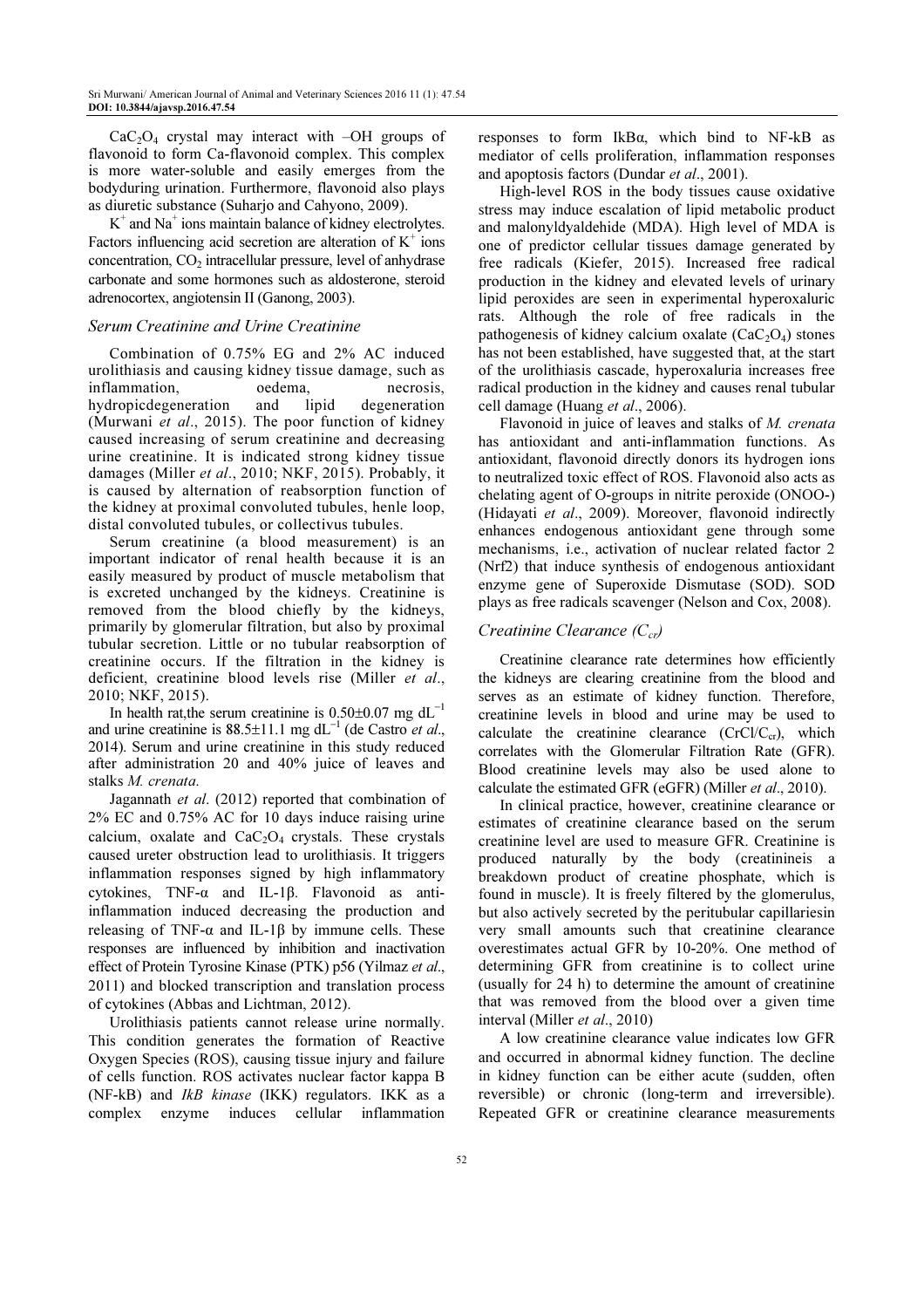over time can identify kidney disease as acute or chronic (Kiefer, 2015). de Castro et al. (2014), reported that urine 24 h. volume of Wistar rats are 10.9±2.2 mL and the C<sub>cr</sub> are  $1.3 \pm 0.2$  mL min<sup>-1</sup>.

Urolithiasis induced by combination 0.75% EG and 2% AC caused decreasing of  $C_{cr}$ , it is one signs for kidney tissue damage in urolithiasis condition. The function of kidney glomerulus decreased and loss it ability to filter and reabsorb substance selectively.  $C_{cr}$  increased after administration juice of leaves and stalks of M. crenata.

Combination of 0.75% EG and 2% AC induce urolithiasis indicated by kidney and gallbladder tissues damage, including inflammation, haemorrhagic, lipid degeneration, necrosis and oedema (Murwani et al., 2015). Tissue damages may be caused by toxic effect of EG and AC, inflammation process, free radicals and tissue injury effect of urolithiasis. Treatment of rats with M. crenata 20 and 40% lower kidney tissue damages. These results revealed that antioxidant and anti-inflammation effect of juices leaves and stalks M. crenata prevent progression of tissue damage and improving kidney function.

# Conclusion

From this research, it can be concluded that juice of leaves and stalks M. crenata have prevent disturbance of kidney function in urolithiasis R. novergicus animal model. Regeneration of injured tissue as well as improvement of kidney function could be achieved after administration of at least 20% juices leaves and stalks M. crenata.

# Acknowledgement

The authors would like to thank Lelyta, Jefri, Bonanza, Mardiana, Dr. AchmadSabarudin, M.Sc., for the supports.

# Ethics

This article contains material that is original and unpublished. The animal models had certificated by The Ethical Committee Medical Research of Medical Faculty, Brawijaya University (No. 421/EC/KEPK/07/2013).

# References

- Abbas, A.K. and A.H. Lichtman, 2012. Basic Immunology: Functions and Disorders of the Immune System. 4th Edn., Elsevier Health Sciences, Philadelphia, ISBN-10: 145575899X, pp: 336.
- Afriastini, J.J., 2003. Cryptograms: Ferns and fern allies. LIPI. Bogor.
- Anggraini, S., 2013. Uji aktivitas penghambatan pembentukan batu ginjal (anti nefrolitiasis) ektrak etanol dari herbal pegagan (centella asiantica (L) (urban) pada tikus putih Jantan. Sci. J. Bogor Agric. Univ., 2: 1-5.
- Baker, H.J., R. Lindsey and S.H. Wesibroth, 1979. The Laboratory Rat, Volume I: Biology and Disease.1st Edn., Academic Pr, ISBN-10: 0120749017, pp: 435.
- Buffington, C.A.T., 2001. Managing common chronic lower urinary tract disorders of cats. Proceedings of the North American Veterinary Conference, (AVC' 01), Orlando, pp: 282-285.
- de Castro, B.B.A., F.A.B. Lolugnati, M.A. Cenedese, P.G.A. Suassuna and H.S. Pinheiro, 2014. Standardization of renal function evaluation in Wistar rats (Rattusnorvegicus) from the Federal University of Juiz de Fora's colony. J. Bras Nefrol., 36: 139-149. PMID: 25055353
- Dundar, M., I. Kocak, C. Yenisey, M. Serter and B. Ozeren, 2001.Urinary and Serum Cytokine Levels in Patients Undergoing SWL. Brazilian J. Urol., 27: 495-499.
- Ganong, W.F., 2003. Buku Ajar FisiologiKedokteran, Edisi ke-7. ECG. Jakarta.
- Hidayati, A.M., Yusrin and A. Herlisa, 2009. Pengaruh frekuensi penggunaan teh daun tempuyung kering (sonchusarvensis) terhadap daya larut kalsium oksalat (CaC<sub>2</sub>O<sub>4</sub>). Jurnal Kesehatan.
- Huang, H.S., J. Chen, C.F. Chen and M.C. Ma, 2006. Vitamin E attenuates crystal formation in rat kidneys: Roles of renal tubular cell death and crystallization inhibitors. Kidney Int., 70: 699-710. PMID: 16807540
- Jagannath, N., S.C. Somashekara, G. Damodaram and D. Golla, 2012. Study of antiurolithiatic activity of Asparagus racemosus on albino rats. Ind. J. Pharmacol., 44: 576-579. PMID: 23112416
- Kang, H.W., S.P. Seo, W.T. Kim, Y.J. Kim and S.J. Yun et al., 2014. Effect of renal insufficiency on stone recurrence in patients with urolithiasis.J. Korean Med. Sci., 29: 1132-1137. DOI: 10.3346/jkms.2014.29.8.1132
- Kiefer, D., 2015. Creatinine and creatinine clearance blood tests. WebMD, LLC.
- Lerma, E.V., 2015. Blood urea nitrogen. Medscape.
- Mariyani, 2009. Kasus urolithiasis pada anjingdan kucing. Institut Pertanian Bogor, Indonesia.
- Miller, F.P., A.F. Vandome and M. John, 2010. Bladder Stone (Animal). 1st Edn., VDM Publishing, ISBN-10: 6132604545, pp: 80.
- Murwani, S., P. Trisunuwati, L. Damayanti, J. Hardiyanto and B.W. Pradana et al., 2015. Preventive effect of Marsileacreanata leaves and stalks juice against urolithiasis in rats (Rattusnovergicus Wistran Strain). Procedia Chemistry Elsevier.